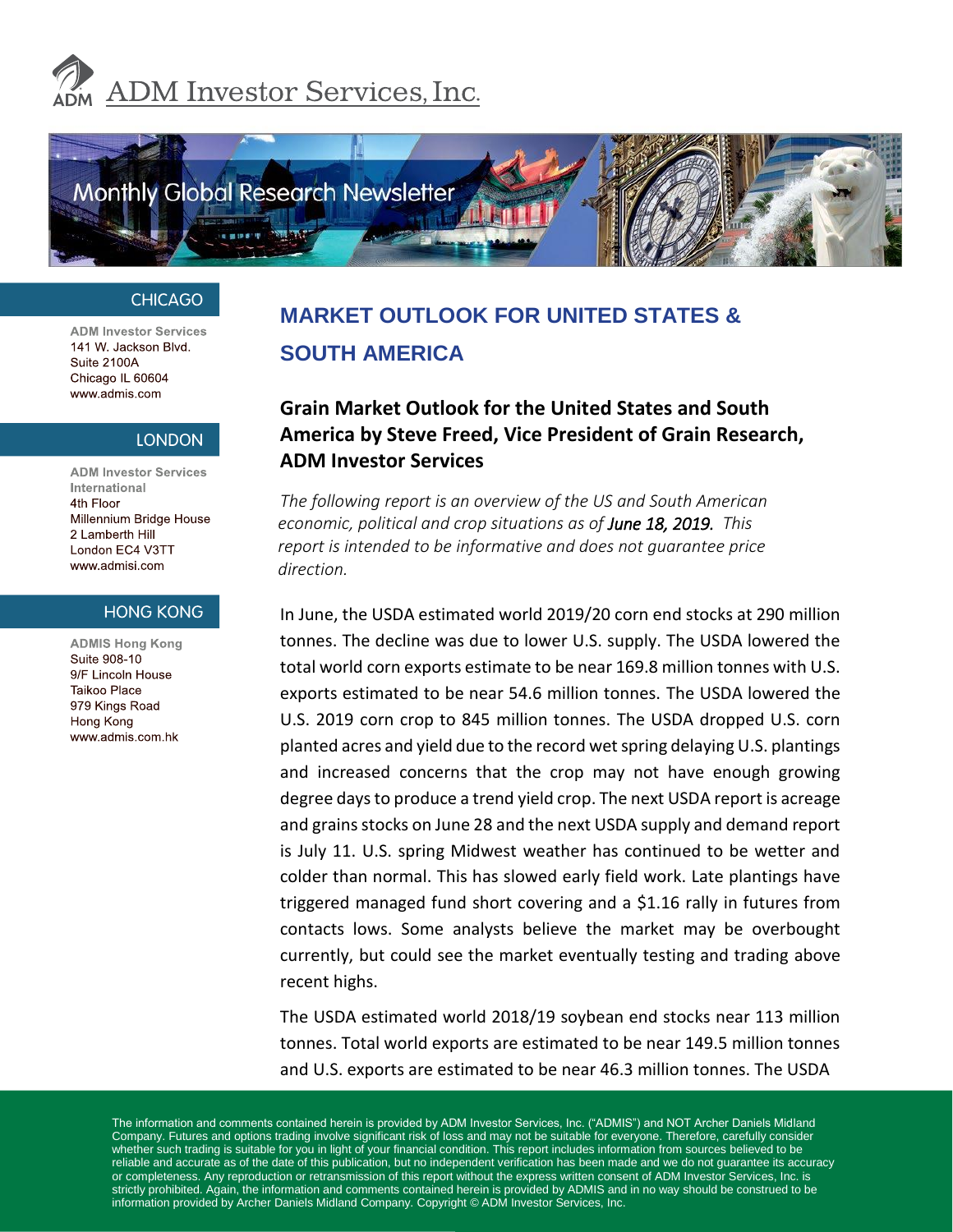# **ADM** Investor Services, Inc.

estimates China's 2018/19 soybean imports at 85.0 million tonnes versus 94.1 last year. The USDA estimated world 2019/20 soybean end stocks will be near 112 million tonnes. Total world exports are estimated to be near 151 million tonnes and U.S. exports are estimated to be near 53.0 million tonnes. The USDA estimates China's 2018/19 soybean imports at 87.0 million tonnes. Fears of a lower U.S. soybean supply due to a record late planting pace has helped trigger fund short covering in soybeans. The next USDA report is the acreage and quarterly stocks report on June 28. The next USDA supply and demand report is on July 11. Late U.S. plantings triggered managed fund short covering and a \$1.33 rally in futures from recent contract lows. World fundamentals do not justify higher prices, but soybeans will follow the price action in corn.

The USDA estimated world 2019/20 wheat end stocks at a new record 294.0 million tonnes. The USDA estimated the world 2019/20 wheat crop at 780.8 mmt versus 731.6 last year. The U.S. 2019 wheat crop is estimated to be near 51.7 mmt versus 51.3 last year. Russia is estimated to be near 78.0 versus 71.7 last year. Some private estimates are as high as 81.5. The E.U. crop is estimated to be near 153.8 versus 137.2 last year. The USDA is rating the U.S. 2019 winter wheat crop 64% good to excellent versus 39% last year. The U.S. 2019 spring wheat crop is rated near 77% good/excellent versus 78% last year. Some rains are forecast for parts of Canada and Russia. This should help crops there.





*Chart provided by QST*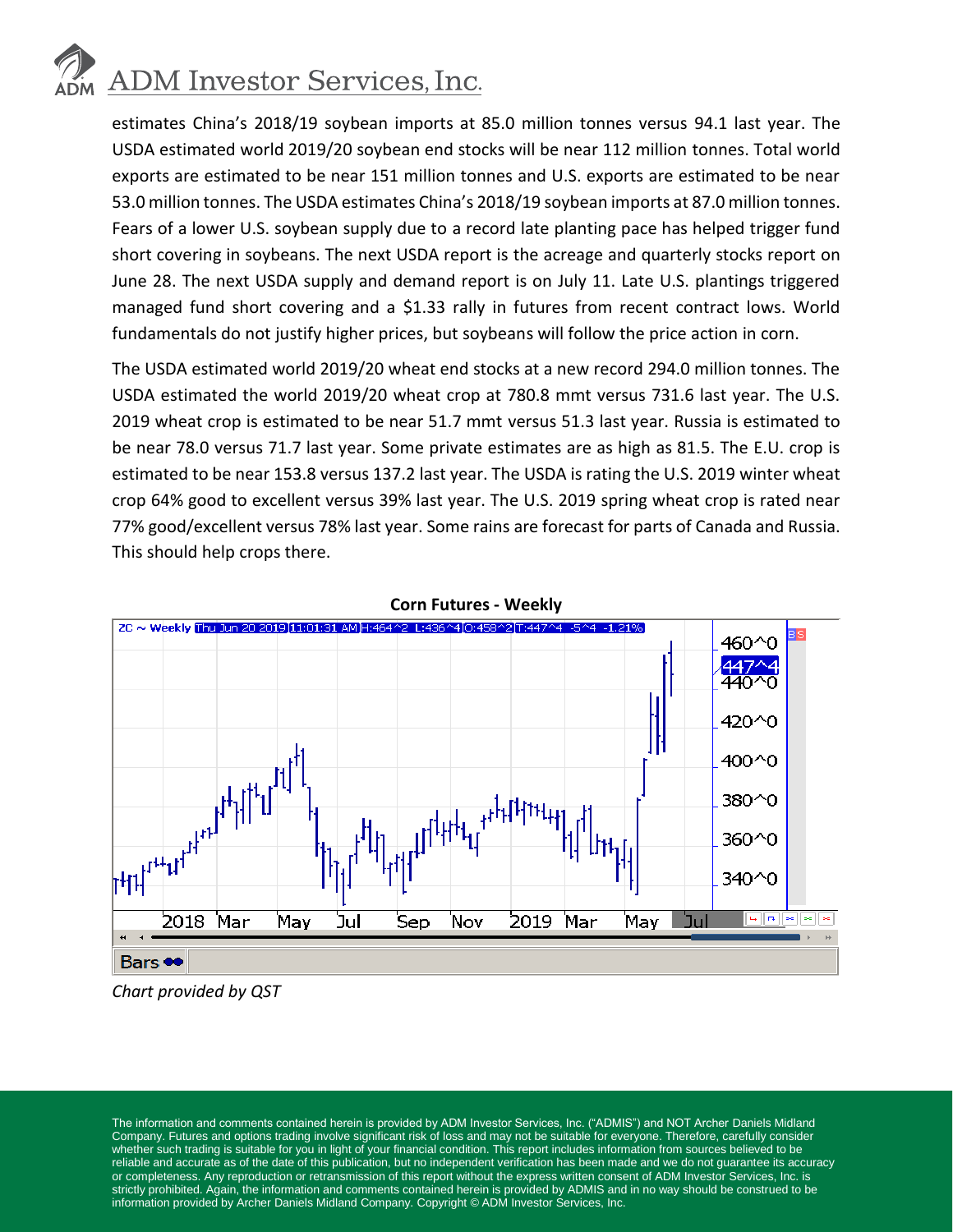

# **Livestock Outlook by Chris Lehner, Sr. Livestock Analyst, contracted by ADM Investor Services**

The following report is an overview of the Livestock futures markets as of June 19, 2019 and is *intended to be informative and does not guarantee price direction.* 

#### **Live Cattle**

After moving higher in March and in the first three weeks of April, the cattle market reversed in the latter part of April and the drop continued throughout May. From April 23<sup>rd</sup> and throughout May, June 2019 Live Cattle futures dropped from a high of \$122.22/cwt to settle on May 31<sup>st</sup> at 108.47/cwt. The drop surprised cattle producers because the extremely cold and snowy winter was followed by a cold and wet April and May. Feedlot conditions became far too wet and cattle were eating for energy and survival, but they were not gaining weight across the majority of the Midwest. However, cattle in the South and Southwestern feedlots were not affected by extremes in weather, except for a few small areas and the cattle markets showed it. Cash cattle markets in the southern areas often were bought \$2.00/cwt to \$4.00/cwt under cattle in the Midwest. The futures market in May followed the lower priced cattle in the south.

Besides weather problems, and maybe the primary reason cash markets and futures fell, was the boxed beef market. Beef markets were exceptionally high priced into the last week of April. Choice primal cuts rib sections and loin sections were in high demand. Choice primal rib sections, the most expensive cut, in April topped around \$399 /cwt and some analysts say high energy bills of the winter in the U.S. and record snow in the upper Midwest across to the East Coast slowed demand for the retail restaurant trade. At the same time beef exports were dropping. By May  $1<sup>st</sup>$ Choice primal rib sections had dropped \$12.00/cwt to \$387/cwt and by May 31<sup>st</sup> they were down to \$357/cwt. Demand for the highest quality beef fueled markets the first part of 2019 and the lack of demand for high priced cuts, took the wind out of the sails. With federal Live Cattle slaughter up 1% for the year, but cattle carcass weights down around 5 pounds in May, increasing supplies did not seem to be a problem, but the drop in cattle prices was due to slowing demand.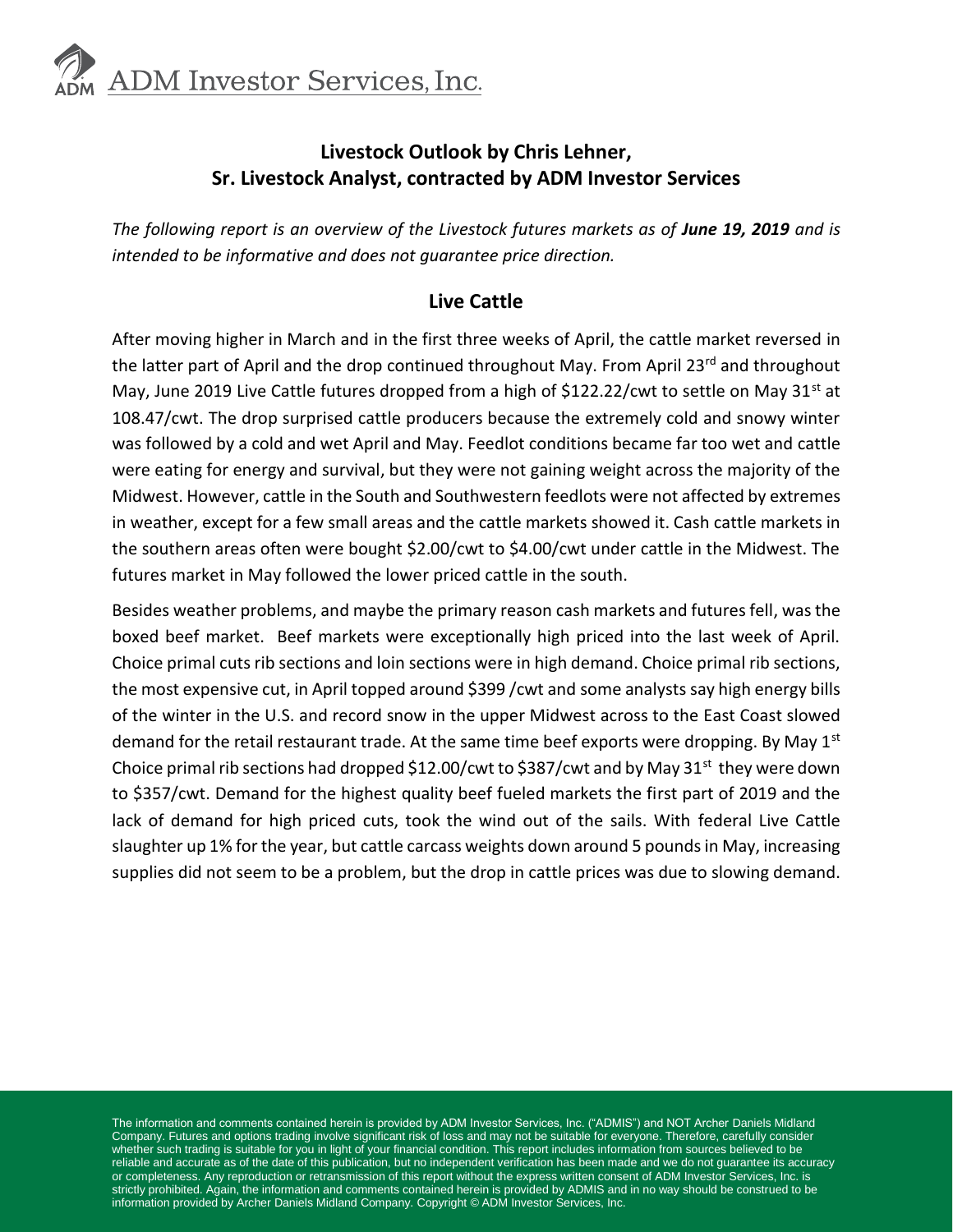



#### **Lean Hogs**

On May 1<sup>st</sup>, July Lean Hogs settled at \$95.37/cwt and throughout the month fell to settle on May  $31^{st}$  at \$85.9/cwt. The steep decline in May was a continuation that began in mid-April when July hogs topped at \$102.45. The ongoing trade dispute between the United States and China has been a big reason why the market dropped, but the drop in futures was primarily due to Lean Hog futures climbing faster and much higher than the actual hog and cash markets. Wide spreads from April hogs to summer hogs were another reason futures dropped in May. Normally the spread between April Lean hogs and June or July Lean Hogs is seasonally from \$7.00/cwt to \$10.00/cwt with summer lean hogs over spring hogs. The spread went out as far as \$22.00/cwt, which was far too wide and when the correction came, summer hogs felt the impact of it.

The reality of Lean Hog futures in May was not due to poor cash hog markets. It was due to an overdone rally in the futures market compared to a mostly steady cash hog and pork market. The cash hog market was expecting a large mega purchase of pork from China similar to the two big buys in March that didn't occur in May. However, China bought pork in May and likely will continue to buy larger amounts of pork going forward.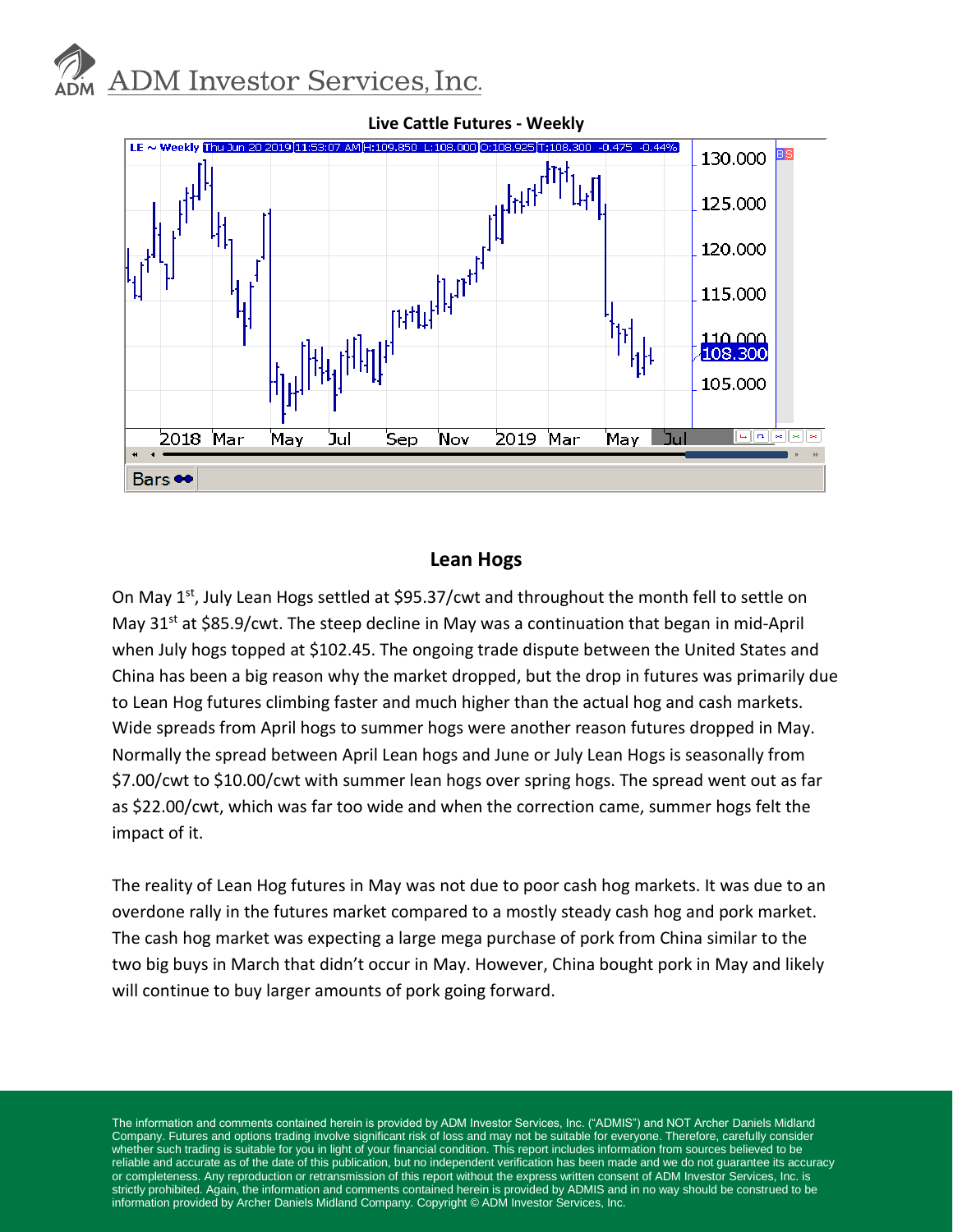



*Charts provided by QST*

# **Stock Index, Crude Oil, Precious Metals and Currency Market Outlook by Alan Bush, Senior Financial Economist, ADM Investor Services**

*The following report is an overview as of June 20, 2019 and is intended to be informative and does not guarantee price direction.* 

#### **Stock Index Futures**

U.S. stock index futures came under pressure in May as traders focused on the lessened probabilities of a U.S.-China trade deal. However, there were substantial gains in June as traders shifted their focus of attention to the Federal Reserve and the growing prospects of lower interest rates this year even though trade tensions between the U.S. and China continue. In addition, there was support for futures when President Donald Trump announced the U.S. and Mexico reached a deal and proposed tariffs on Mexican imports would be suspended indefinitely.

Stock index futures pared gains when the May ADP jobs report showed private employers added 27,000 jobs in May, falling far short of economists' expectations. Economists had forecast the ADP National Employment Report would show a gain of 180,000 jobs. In addition, the May employment report showed declining growth in the labor market. Nonfarm payrolls increased only 75,000, which was well below the median estimate of a gain of 180,000.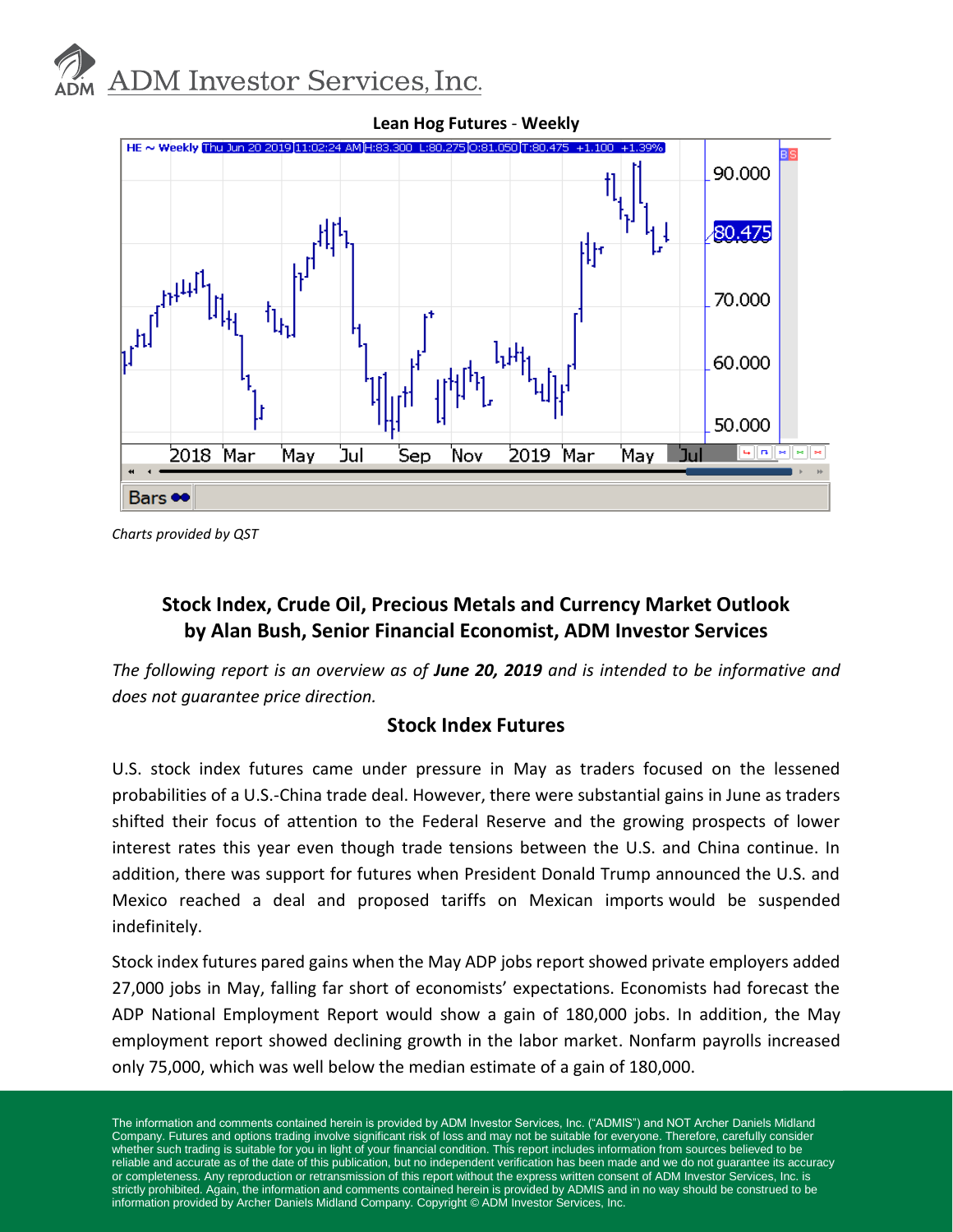# **ADM** Investor Services, Inc.

The most recent advance to near record highs took place after the Federal Open Market Committee at its June 20 policy meeting indicated it is ready to lower interest rates as soon as next month to offset the growing risks to global and U.S. economic growth.

My view remains that the global reflation scenario is on track and easier credit conditions from most of the world's central banks are coming and will be the dominant fundamental that supports stock index futures in the long term.



**S&P 500 Futures - Weekly**

#### **U.S. Dollar Index**

The U.S. dollar topped on May 23<sup>rd</sup>, as it became more apparent that the Federal Open Market Committee would likely be lowering its fed funds rate later this year, especially when Federal Reserve Chairman Jerome Powell suggested the central bank would reduce borrowing costs if financial conditions showed indications of weakening due to tariff tensions.

In addition, the greenback fell on news that the June Empire State manufacturing index posted its largest ever decline into negative territory. The index plummeted 26.4 points to negative 8.6 in June, according to the New York Federal Reserve. Economists had expected a reading of positive 10. The most recent pressure on the greenback took place when the Fed indicated a more accommodative policy stance in coming.

In the longer term view, interest rate differential expectations are slightly bearish for the U.S. dollar, since other G-7 central banks may be less aggressive in easing monetary policies.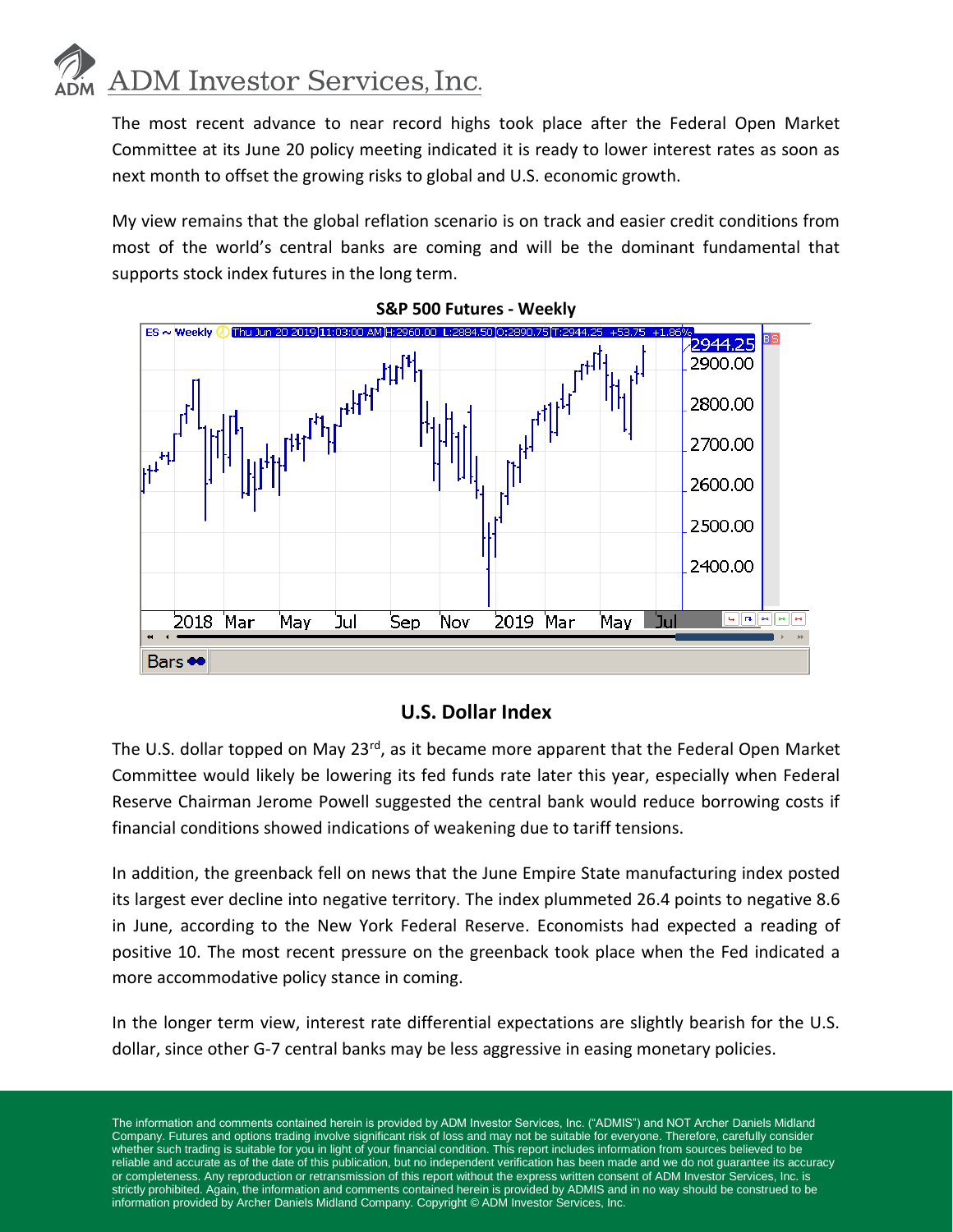

### **Euro Currency**

The euro currency made a bottom in late May when it became more apparent that the European Central Bank will not more accommodative this year than other major central banks, particularly the Federal Reserve. This view was bolstered by several economic reports that showed a stabilizing euro zone economy. For example, euro zone wage growth accelerated in the first three months of 2019. Pay per hour worked was up 2.5% from the first quarter of 2018. This was an improvement from the 2.3% increase in the final three months of last year and was the fastest gain since records began at the beginning of 2010.

In addition, there was support for the euro on news that euro zone M3 money supply increased 4.7% in April on the year, which compared to the forecast 4.4% growth.

The euro currency traded higher after the European Central Bank left interest rates unchanged and offered no hint of a future cut. There was speculation that the ECB could match the dovishness of the U.S. Federal Reserve.

In a statement, the ECB said the interest rate on the main refinancing operations and the rates on the marginal lending facility and deposit facility will remain at 0.00%, 0.25% and minus 0.40%, respectively.

In the longer term view, interest rate differential expectations are slightly bullish for the euro currency, since the U.S. Federal Reserve may be more aggressive in easing monetary policies than the European Central Bank.

## **Crude Oil**

Prices declined in May and earlier this month due to the deteriorating global economic conditions and a weakening demand for energy products. The International Energy Agency, the Energy Information Administration and the Organization for Petroleum Exporting Countries all recently said weakening global economic growth will likely limit crude oil demand in the coming months.

However, crude oil prices advanced sharply after attacks on two tankers in the Gulf of Oman and after Iran shot down a U.S. military drone along the Strait of Hormuz.

Longer term, crude oil futures are likely to advance, especially if a trade agreement between the U.S. and China is reached.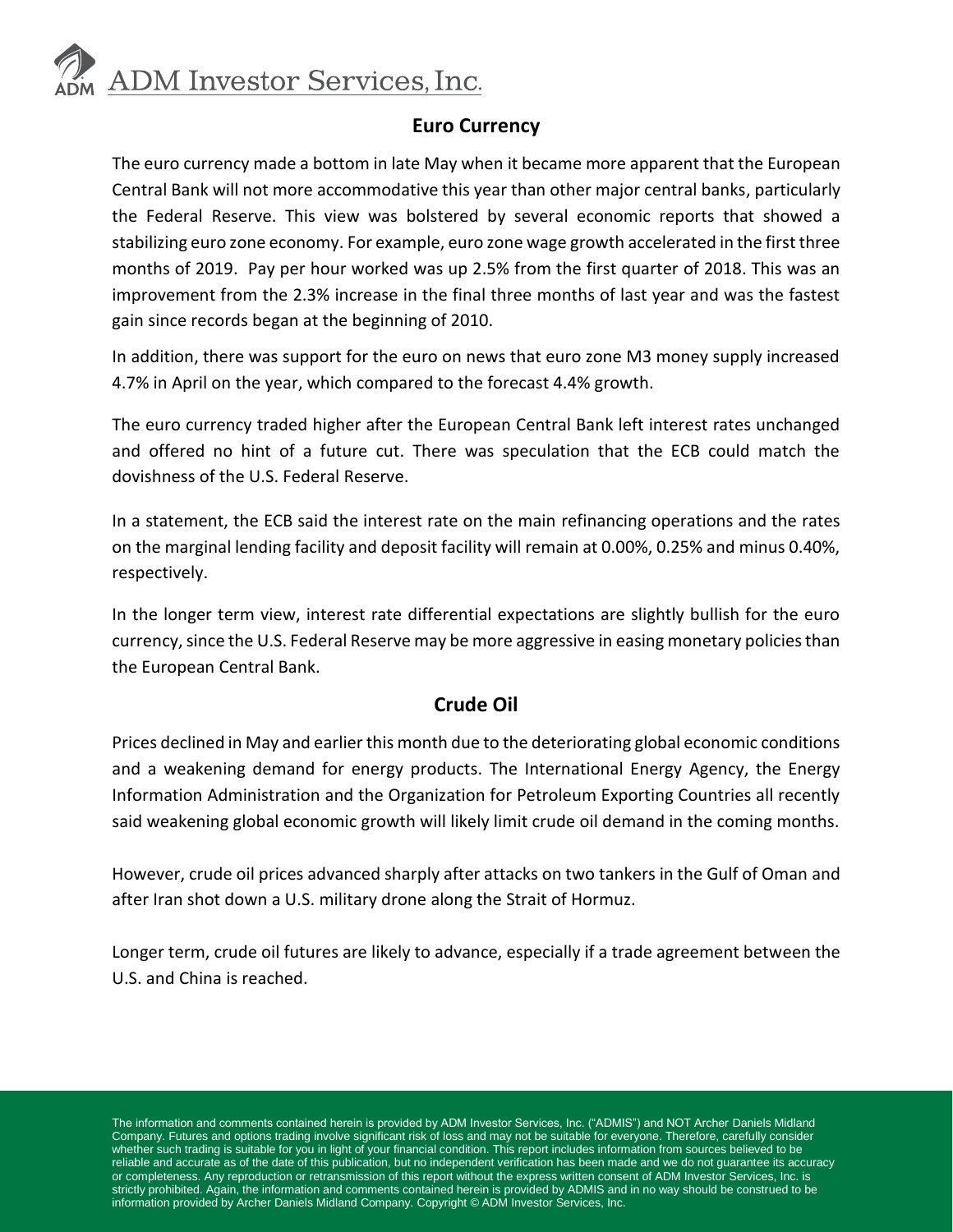



# **Gold**

Gold futures advanced to over five year highs after The Federal Open Market Committee indicated it is ready to lower interest rates as soon as next month to offset the growing risks to global and U.S. economic growth.

Since early May, gold futures trended higher taking out several downtrend lines. Much of the strength can be linked to flight to quality buying in light of the intensifying trade dispute between the U.S. and China. There was support when it was reported that central bank net purchases of gold in the first quarter reached 145.5 tonnes, which is up 68% from the same quarter a year ago.

In addition to the bullish interest rate influence there is the flight to quality influence in light of the apparent lack of progress in the U.S.-China trade negotiations.

Expect higher prices for gold futures.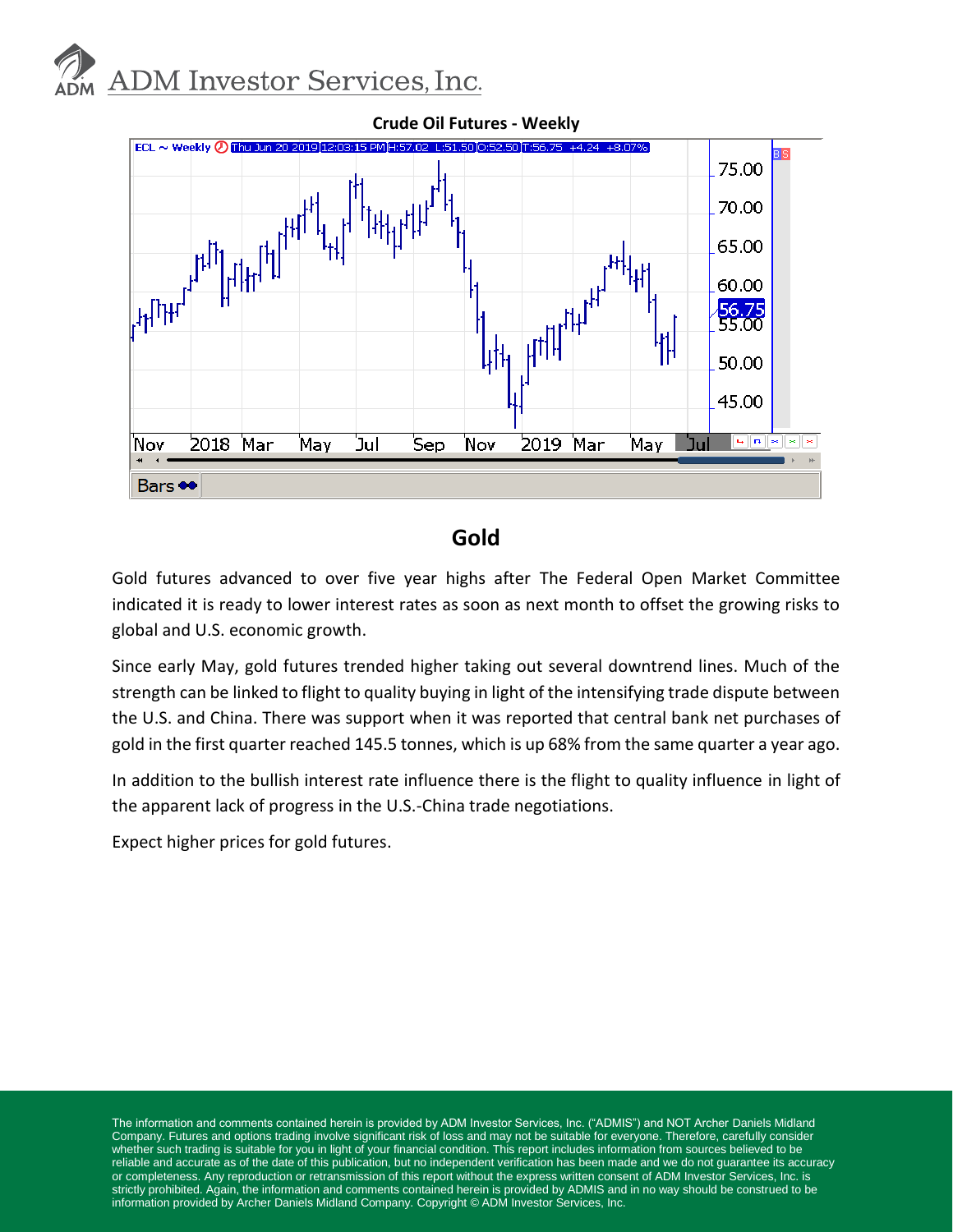# **ADM Investor Services, Inc.**



*Charts provided by QST*

# **Support and Resistance**

#### **Grains**

| September 19 Corn            |       |                    |       |  |  |
|------------------------------|-------|--------------------|-------|--|--|
| Support                      | 4.20  | Resistance         | 4.70  |  |  |
| <b>September 19 Soybeans</b> |       |                    |       |  |  |
| Support                      | 8.80  | Resistance         | 9.60  |  |  |
| September 19 Chicago Wheat   |       |                    |       |  |  |
| Support                      | 5.00  | Resistance         | 5.60  |  |  |
| Livestock                    |       |                    |       |  |  |
| <b>August 19 Live Cattle</b> |       |                    |       |  |  |
| Support 102.30               |       | Resistance 116.375 |       |  |  |
| <b>August 19 Lean Hogs</b>   |       |                    |       |  |  |
| Support                      | 78.00 | Resistance         | 88.50 |  |  |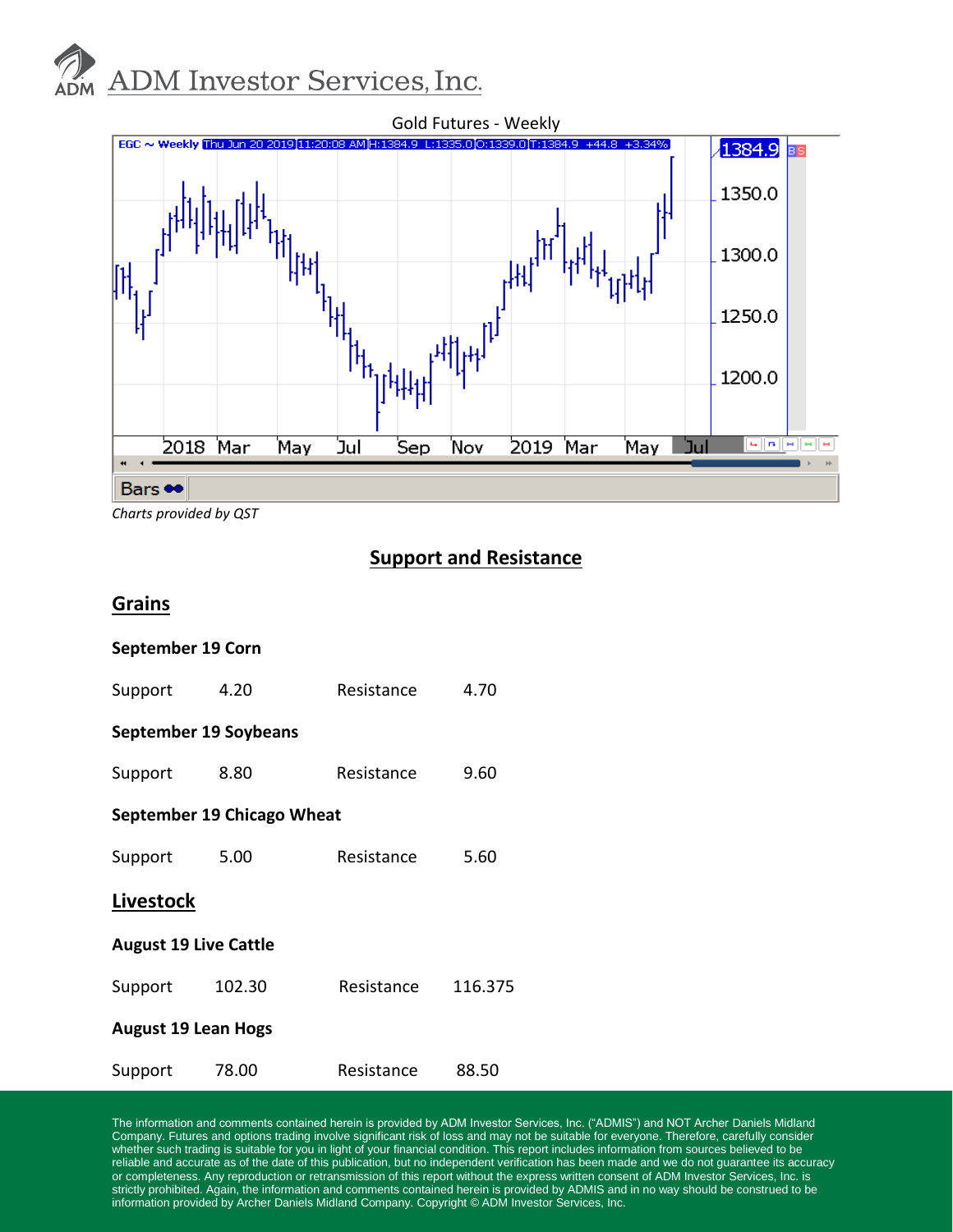

## **Stock Index**

#### **September 19 S&P 500**

| Support                           | 2900.00             | Resistance | 2995.00 |  |  |
|-----------------------------------|---------------------|------------|---------|--|--|
| September 19 NASDAQ               |                     |            |         |  |  |
| Support 7510.00                   |                     | Resistance | 7905.00 |  |  |
| <b>Energy</b>                     |                     |            |         |  |  |
| <b>August 19 Crude Oil</b>        |                     |            |         |  |  |
| Support                           | 54.65               | Resistance | 61.20   |  |  |
| <b>August 19 Natural Gas</b>      |                     |            |         |  |  |
| Support                           | 2.080               | Resistance | 2.340   |  |  |
| <b>Precious Metals</b>            |                     |            |         |  |  |
| <b>August 19 Gold</b>             |                     |            |         |  |  |
| Support                           | 1365.0              | Resistance | 1425.0  |  |  |
| September 19 Silver               |                     |            |         |  |  |
| Support                           | 15.050              | Resistance | 15.900  |  |  |
| <b>Industrial Metals</b>          |                     |            |         |  |  |
|                                   | September 19 Copper |            |         |  |  |
| Support                           | 2.6500              | Resistance | 2.7700  |  |  |
| <b>Currencies</b>                 |                     |            |         |  |  |
| September 19 US Dollar Index      |                     |            |         |  |  |
| Support 95.100                    |                     | Resistance | 96.700  |  |  |
| <b>September 19 Euro Currency</b> |                     |            |         |  |  |
| Support                           | 1.12850             | Resistance | 1.14800 |  |  |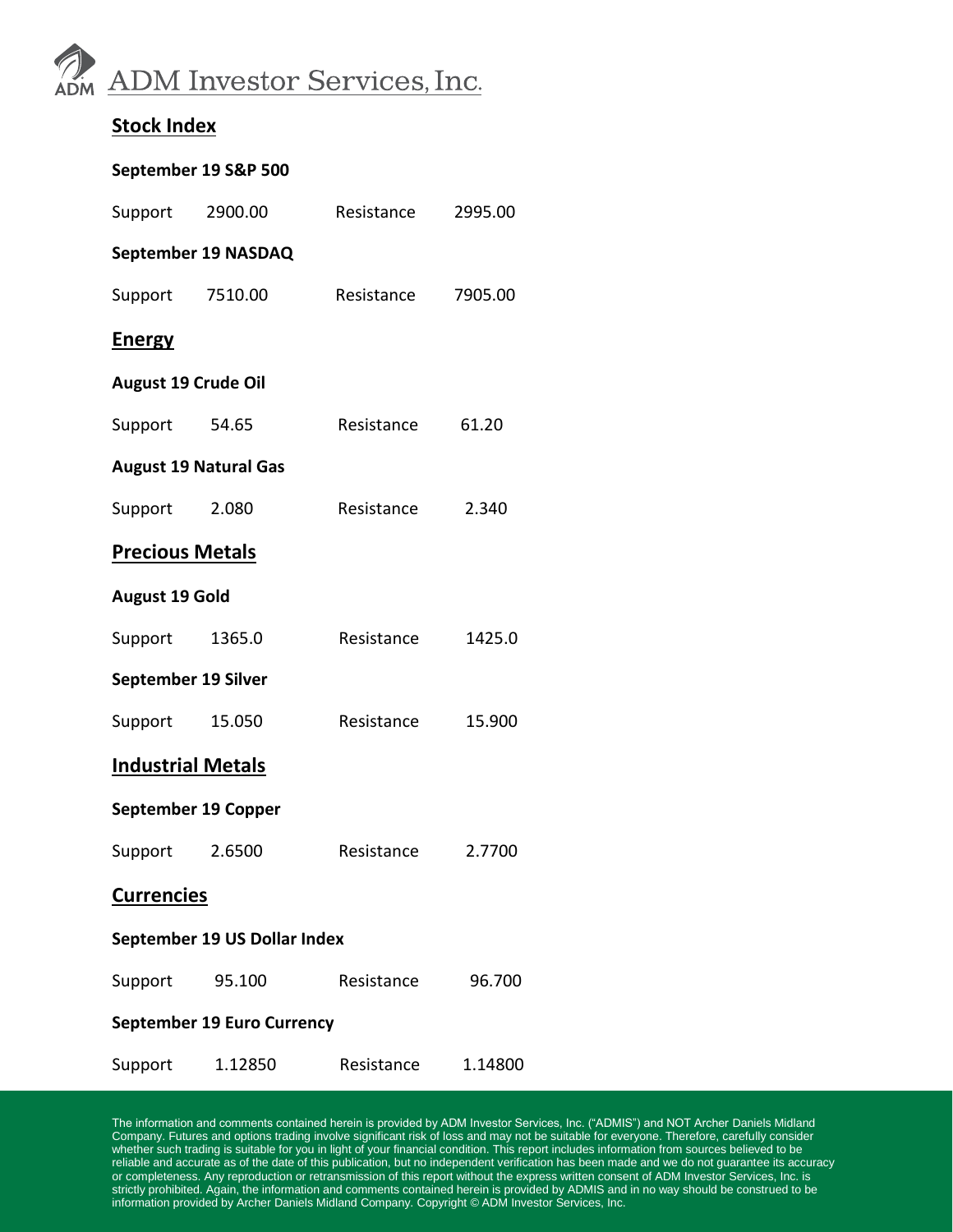



**MARKET OUTLOOK FOR CHINA AND ASIA REGION**

#### **By Alex Poon, ADMIS Hong Kong & Kevin Yang, ADMIS Shanghai Representative Office**

 *The following is an overview of the Chinese and Asian economic, political and crop situations as of 18th June 2019. This report is intended to be informative and does not guarantee price direction.*

The key Chinese and Asian event over the last 30 days has been that Chinese data has been fairly resilient, although there are increasing concerns about a slowdown after the escalation of the trade war, with the CPI surging due to increasing food prices. The PMIs of Korea and Japan dropped back to contraction zone, while the RBA cut rates, as expected.

#### **CHINA**

- In May, the CAIXIN China manufacturing PMI, which mainly covers small and middle sized enterprises, stayed unchanged from last month's 50.2 and has been in expansion for three consecutive months, showing impressive resilience amid "trade war." The output index stabilized in expansion area after experiencing slight growth in April, while new export orders considerably climbed to year highs thanks to improved overseas demand. As a result, new orders also picked up at a higher pace than last month. The accelerated new orders resulted in an increase in backlog of workload. However, as manufacturers remained cautious, manufacturing employment continued to be in the contraction zone in May, and the employment scale declined slightly. The official manufacturing PMI, which covers large SOEs, fell to 49.4 from last month's 50.1.
- In May, thanks to surging food prices, especially fruits and pork prices, which respectively increased 26.7% and 18.2% year-on-year, China's consumer inflation rate jumped to a 15 month high of 2.7%. In June, fruit prices seem to stabilize, but pork prices remain strong. On the industrial side, the PPI slightly increased 0.6% year-on-year. On a monthly basis, it was up 0.2%. Since the domestic investment, including manufacturing and real estate, is losing momentum and there hasn't been any sign of easing in the trade situation, price pressures are likely to remain on commodities such as crude oil and metals. China's exports in dollar dominated terms unexpectedly increased 1.1% year-on-year in May, while imports dropped 8.5% from last year, leaving the country a trade surplus of \$41.65 billion, which is a five month high. Some attributed the unexpected growth in exports to "rush shipment," because the Trump administration is threatening to impose tariffs on